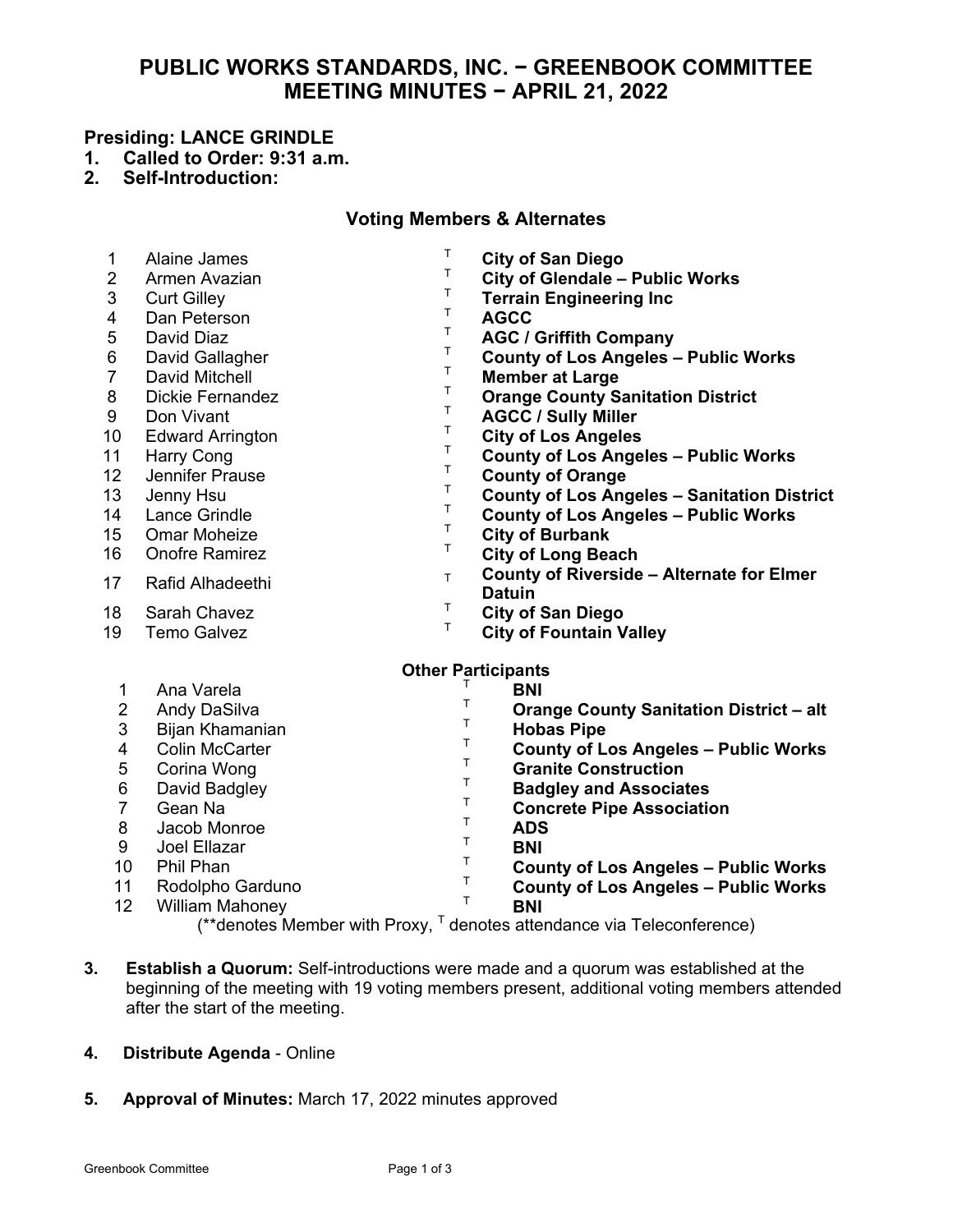# **6. Correspondence:**

- Change No. 321 UM assigned to "Pickle Jar Test" and markup received.
- **2022 Watchbook Roster received.**
- **2022 Standard Plans Roster received.**
- **EX** Riverside County designation letter received appointing Rafid AI Hadeethi as alternate member.
- ▶ ECA designation letter received appointing Curtiss Gilley as ECA's alternate representative
- Received proposed change number request for Portland Limestone Cement (Sec. 210- 1.2.5)

#### **7. Old Business:**

 $\triangleright$  NONE

#### **8. New Business:**

 **a) APWA Co-Chairman's Report**: PWSI is meeting today. An updated Greenbook roster will be submitted for this year. Concerns of microtrenching was mentioned and ideas are being discussed at the Greenbook Standard Plan subcommittee level with potention proposals coming soon.

#### **b) Secretary's Report:**

- Cancellation of Change no. 316 SM has been recored on change log.
- Assignment of change no. 319 SP and 320 SP from February shared for the minutes
- $\triangleright$  Address updated on the master revision document for change number request. New address is 990 Park Center Drive, Vista CA 92081. Document is posted on the Greenbook Spec website.
- $\triangleright$  Roster updated and will be submitted to PWSI at today's meeting.
- **c) Vice Chair Communication Report**: No Report.
- **d) Vice Chair Editorial Report:** No Report.

#### *Greenbook Subcommittees:*

- **e) Surface Materials and Methods Subcommittee Report:**
	- $\triangleright$  The Geosynthetics task force met on April 5<sup>th</sup> and still discussing editorial comments received for Change no. 303 SM.
	- The **asphalt task force** met on April 6th and continuing work on Change no. 301 SM and 315 SM and plan to vote on at their next meeting. No work done on Change no. 305 SM. Lastly, small groups still reviewing and revising the draft for Change no. 313 SM.
	- **►** The **concrete ad hoc task force** last met on March 10<sup>th</sup> and are working on revisions to Change order no. 304 SM. Task force is waiting on City of Los Angeles' sponsorship for new change request.
- **f) Underground Materials and Methods Subcommittee Report:** Met on April 19.
	- $\triangleright$  Change no. 284 led by Dave Badgley in progress with 30-day hold tentively scheduled for May. Single document file of Change No. 284 Part 5 may be completed by end of March.
	- $\triangleright$  Change No. 318 led by Dickie Fernandez has separate task force with good involvement from agencies and industry. Soon to place on 30-day hold.
	- $\triangleright$  Change no. 321 "Pickle Jar Test" led by Ed Arrington still at underground level.
- g) Standard Plans Subcommittee Report: Met on April 7th.
	- $\triangleright$  Approved the formal list of subcommittee members.
	- $\triangleright$  Had first discussion on micro trenching and will share lessons learned from agencies who are starting to deal with this.
- **h) General Provisions Subcommittee Report:** The Material Price Adjustment task force is waiting on a possible change to the addition of one part of a clause, to proceed with submitting a change no request.